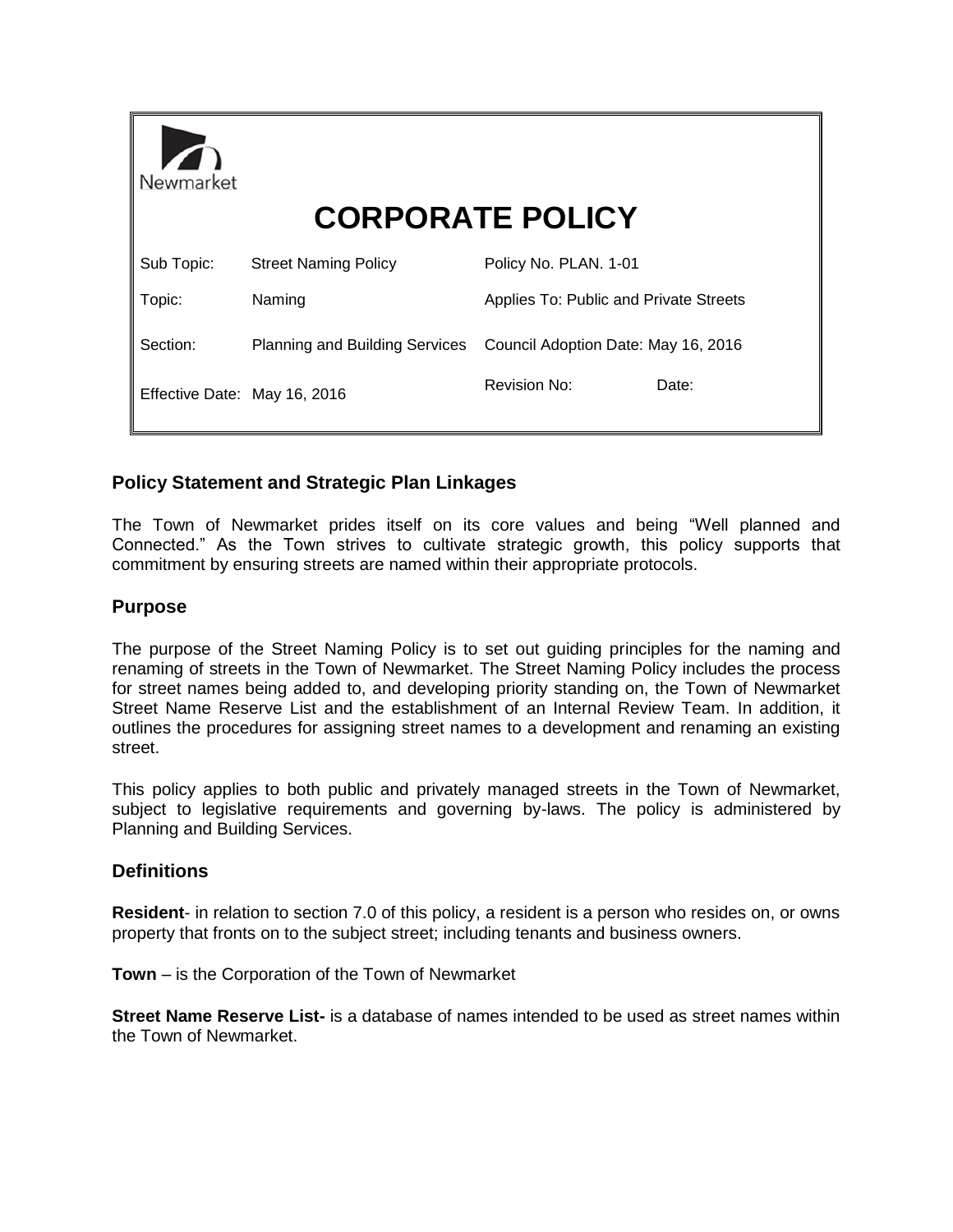## **Procedures**

#### **1. Establishment of an Internal Review Team**

- 1.1 The Street Naming Internal Review Team is established to make recommendations to the Director of Planning or designate with regards to the naming of public and private streets in the Town of Newmarket.
- 1.2 The Street Naming Internal Review Team will be composed of the following groups:
	- Staff Liaison, Heritage Newmarket Advisory Committee
	- One (1) representative from Town of Newmarket Planning and Building Services
	- One (1) representative from the Town of Newmarket Recreation and Culture **Department**
	- One (1) representative from Central York Fire Services.
- 1.3 The Street Naming Internal Review Team's recommendations to the Director of Planning or designate include:
	- a) Requests to add a name to the Reserve List.
	- b) Assigning names to new subdivisions/ newly created roads, both private and public.
- 1.3 The Street Naming Internal Review Team will comment and provide recommendations by e-mail whenever possible. Formal meetings will be held only where required.

## **2. Street Name Reserve List:**

- 2.1 The Street Name Reserve List is a database of names intended to be used as street names within the Town of Newmarket.
- 2.2 The Street Name Reserve List will include potential themes to be used for developments in the Town of Newmarket.
- 2.3 Names within the Street Naming Reserve List may be prioritized to expedite selection.
- 2.4 Staff will provide an annual report to Committee of the Whole presenting the current Street Naming Reserve List.

#### **3. Adding names to the Street Name Reserve List:**

- 3.1 Any street name request shall be forwarded to the Town of Newmarket Planning and Building Services.
	- 3.1.1 Any person can make a request for a street name.

3.1.2 The request shall include the proposed name, a description as to how it meets the established criteria, and contact information.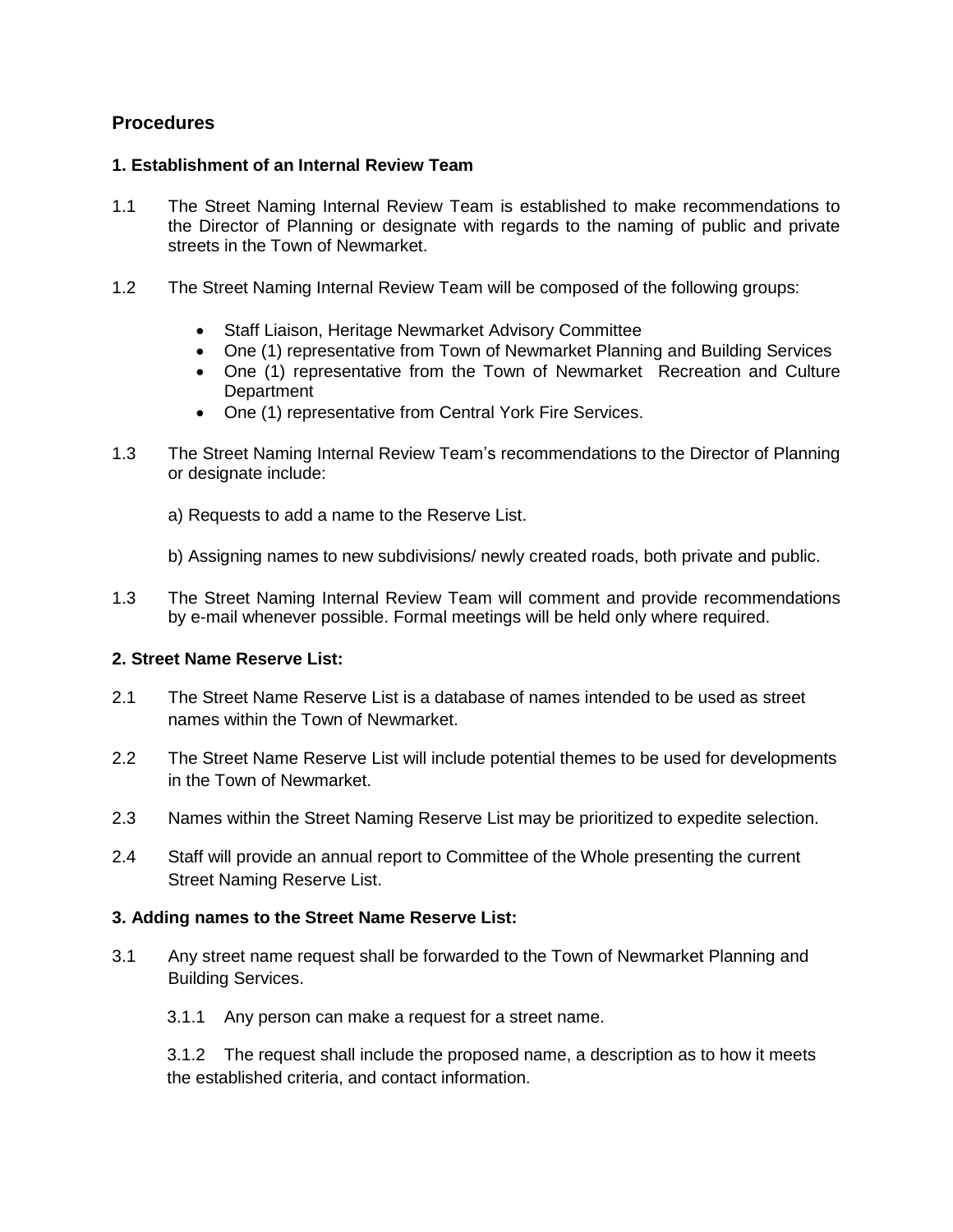- 3.2 Street Name Criteria:
	- 3.2.1 Names must relate to local individuals/families posthumously who:
		- a. Have had a considerable relationship with the Town, and/or
		- b. Have made a significant social, political or cultural contribution to the Town.

Or

- 3.2.2 Other names of historical significance.
- 3.2.3 Themes for large developments (e.g. residential and/or industrial subdivisions) shall be of local, regional, provincial or national significance. Priority shall be given to themes with local significance.
- 3.3 Proposed street names **should not** have any of the following characteristics:
	- 3.3.1 Generic names, such as Bay Street
	- 3.3.2 Names with undesirable definitions or pronounced or spelled similar to such undesirable words
	- 3.3.3 More than one word; use surname unless given name(s) is necessary to avoid duplication
	- 3.3.4 The re-use of a first word in a street name
	- 3.3.5 Corrupted, or modified names, such as Sandiford in recognition of Sandford
	- 3.3.6 Discriminatory or derogatory names (e.g. with regard to race, sex, colour, creed, political affiliation or other social factors)
	- 3.3.7 Names seen as advertising for a particular business
	- 3.3.8 Re-use of former street names
	- 3.3.9 Names of existing institutions, parks, facilities, enterprises, service clubs or similar organizations, lands or structures.
	- 3.3.10 Sound alike/similar street names are prohibited (e.g. Lynx and Links)
	- 3.3.11 Names of existing streets shall be used on new streets which are continuations of, or in alignment with, existing streets
- 3.4 The names of private streets must be circulated to members of the Street Naming Internal Review Team for evaluation and approval in accordance with the existing street name policies. Due to the potential confusion and problems which may occur for emergency and delivery services caused by the naming of private streets, Planning and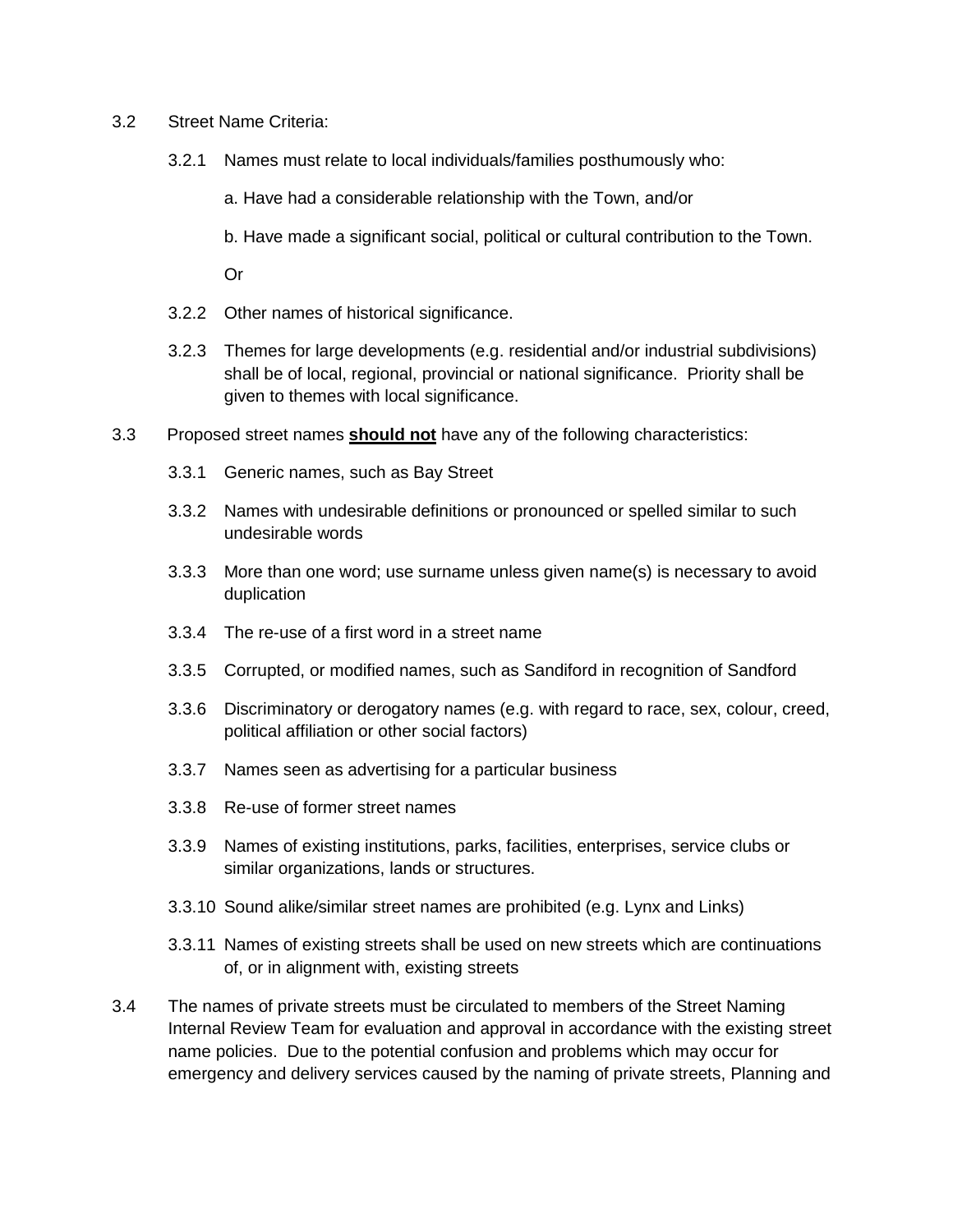Building Services is to implement this policy as a condition of approval of proposed site plans with internal streets.

- 3.5 The Planning and Building Services representative shall forward all street name requests to the York Region Planning Department for Regional Approval. After receiving this approval, street name requests will then be circulated to the Street Naming Internal Review Team for approval.
- 3.6 If York Region does not approve the name, the Street Naming Internal Review Team may use its discretion to alter the name while maintaining consistency with the Policy and re-submitting it to York Region for approval. The developer/individual/family who submitted the name should be contacted for their approval before the altered name is resubmitted to York Region.
- 3.7 Upon receiving Regional and Local approval, the name is added to the Street Name Reserve List.

## **4. Street Name Reserve List Prioritization**

- 4.1 The Street Naming Internal Review Team may give priority standing to names on the Street Name Reserve List. The Street Name Reserve List shall note those names with priority standing.
- 4.2 The Street Naming Internal Review Committee may prioritize names from the Street Name Reserve List based on the level of significance to the criteria established under Section 3.2.

## **5. Assigning Street Names to a development:**

- 5.1 Planning and Building Services shall review draft plans to determine the number of new streets.
- 5.2 Names of new streets must be chosen from the existing Reserve List.
- 5.3 The Street Naming Internal Review Team will review and assign the name to a new street following consultation with the property owner.
- 5.4 At such time as a name is assigned to a new street within the Town of Newmarket, the Street Naming Internal Review Team shall advise the original requestor that the street name has been officially assigned.
- 5.5 The Street Naming Internal Review Team may require and designate additional information, crest, symbols, etc. pertaining to the street name on street signs, while still maintaining the typical sign size.
- **6. Circumstances that require Council Approval**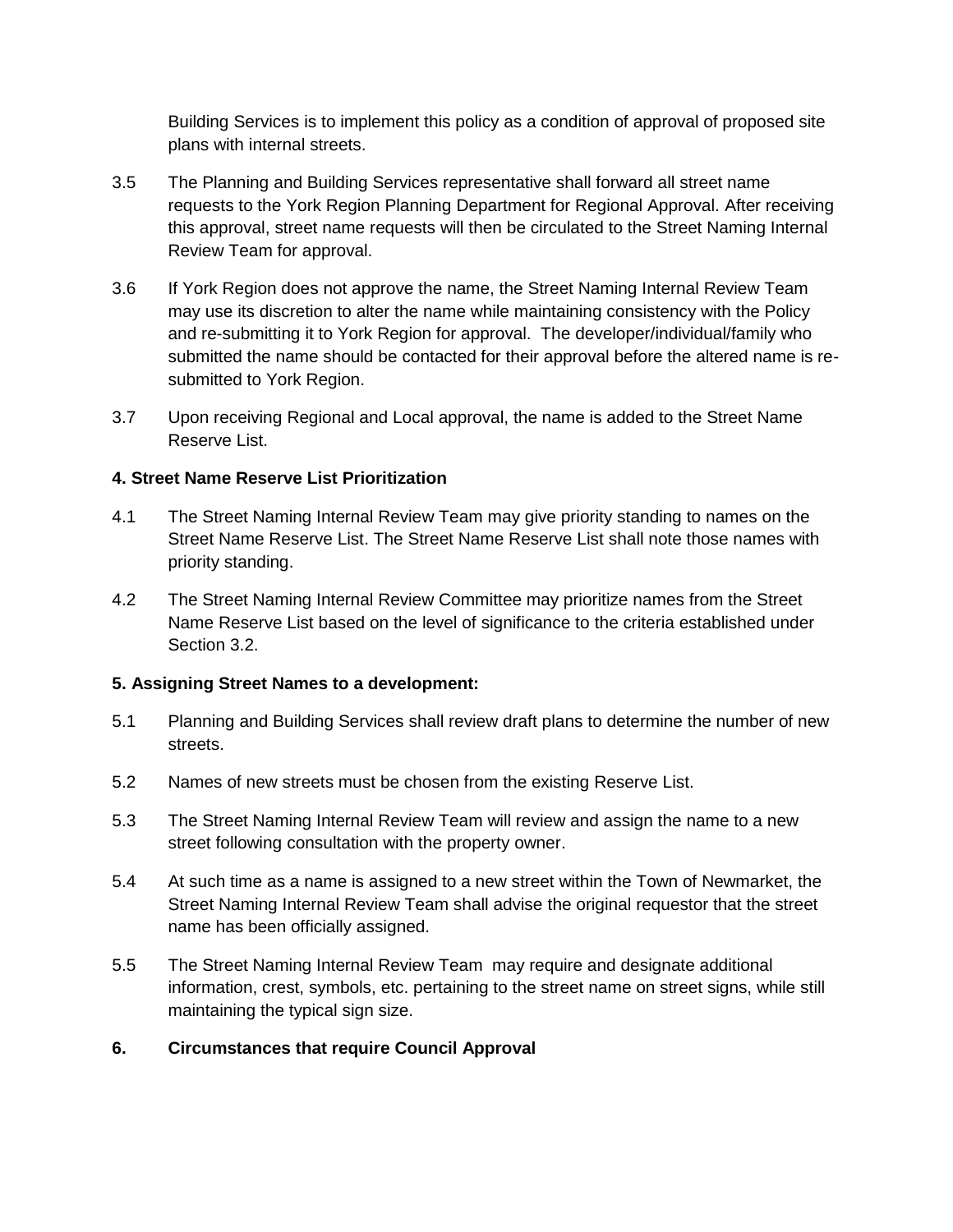6.1 In extenuating circumstances in which there is a need for an exception and/or change to the policy Council approval is required (i.e. putting the name of an individual on the list when they are still alive).

## **7. Renaming an Existing Street**

- 7.1 All applications for renaming streets shall be made in writing.
- 7.2 The application shall include a petition with the names, addresses, and signatures of 60% of the affected residents. The petition must demonstrate that at minimum 60% of the affected residents/owners are interested in considering a change to the street name.
- 7.3 The application shall include a recommended new name that is in accordance with this policy.
- 7.4 If Council accepts the request to consider the name change, Council will direct staff to process the request as follows:
	- Advise, in regular mail, all affected residents that Council is considering changing the street name and the suggested new name.
	- Hold a Public Information Centre where residents can receive information on potential impacts of the change and express their opinion on the proposed new name. Residents will be informed of the fees that the Town may be aware of (e.g. fees charged by utility companies for address changes) and reminded of the various agencies to be contacted and documents to be changed.
	- Prepare a "Letter of Consent" for the applicant to use in obtaining written agreement from the affected residents.
- 7.5 After the PIC, the applicant is responsible for collecting Letters of Consent from a minimum of 80% of affected residents.
- 7.6 If the request is to consider renaming a portion of a road, a Reference Plan, prepared by a Surveyor may be required, at the applicant's expense.
- 7.7 If requested by the affected residents and/or applicant Council can consider offering compensation to cover the cost of changing addresses (i.e. the fee charged by Newmarket Hydro to change addresses) and/or covering the cost of Reference Plan (if required)
- 7.8 Staff will report back to Council with the results of the public consultation, and if the 80% agreement of residents was achieved, and make recommendation on the proposed change, the new name, and whether or not compensation should be considered.
- 7.9 If Council decides to approve the street name change, staff will be directed to:
	- Bring forward a by-law repealing existing street name (if required);
	- Bring forward a by-law for the new street name; and